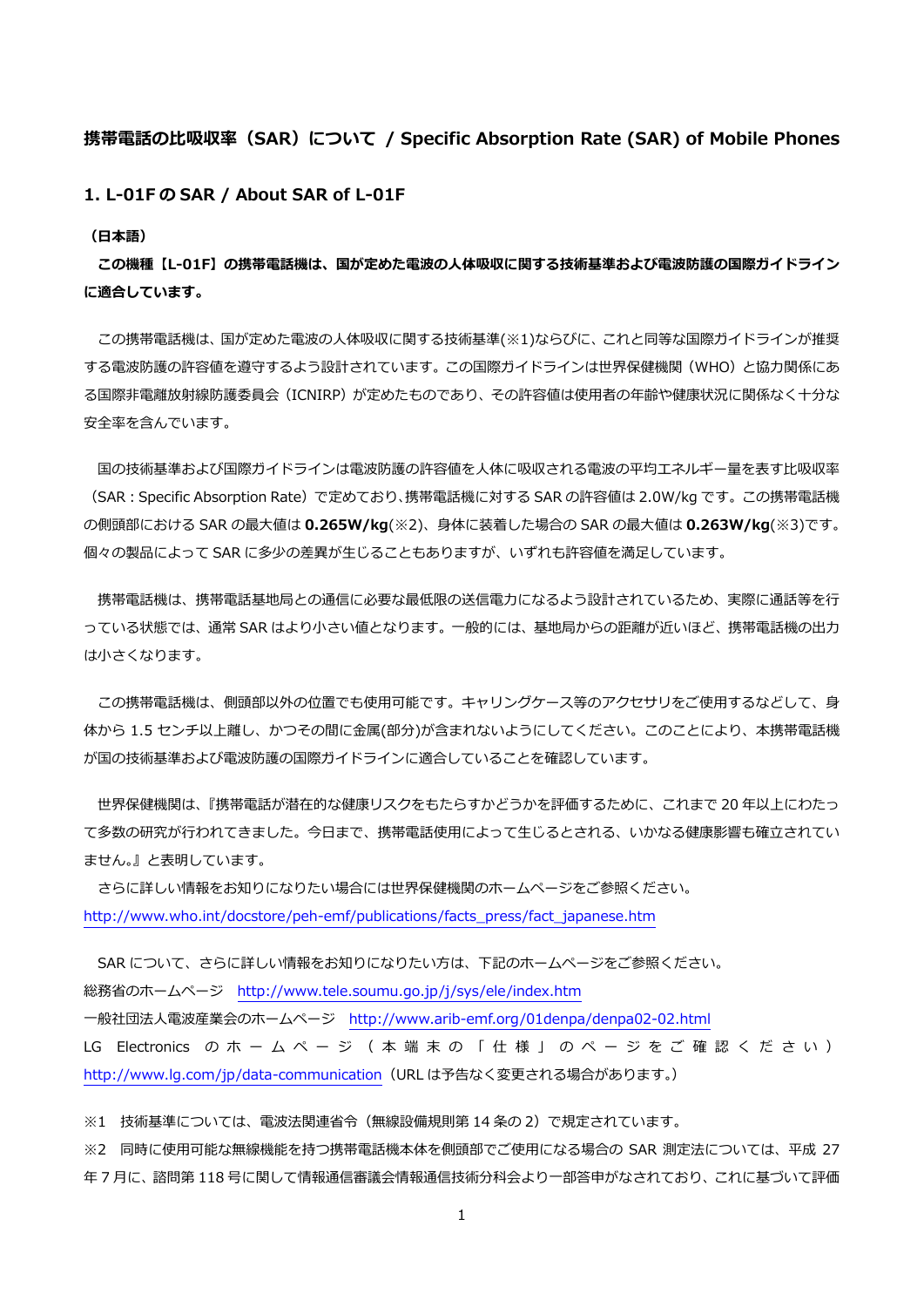した場合においても SAR が許容値を満⾜していることを確認しています。

※3 同時に使用可能な無線機能を持つ携帯電話機本体を側頭部以外でご使用になる場合の SAR 測定法については、平成 23 年 10 月に、諮問第 118 号に関して情報通信審議会情報通信技術分科会より一部答申がなされています。Xi/FOMA と同時に使⽤可能な無線機能を含みません。製造メーカーにて取得されたものです。

# **(In English)**

# **This model [L-01F] mobile phone complies with Japanese technical regulations and international guidelines regarding exposure to radio waves.**

This mobile phone was designed in observance of Japanese technical regulations regarding exposure to radio waves (\*1) and limits to exposure to radio waves recommended by a set of equivalent international guidelines. This set of international guidelines was set out by the International Commission on Non-Ionizing Radiation Protection (ICNIRP), which is in collaboration with the World Health Organization (WHO), and the permissible limits include a substantial safety margin designed to assure the safety of all persons, regardless of age and health condition.

The technical regulations and international guidelines set out limits for radio waves as the Specific Absorption Rate, or SAR, which is the value of absorbed energy in any 10 grams of tissue over a 6-minute period. The SAR limit for mobile phones is 2.0 W/kg. The highest SAR value for this mobile phone when tested for use at the ear is **0.265 W/kg** (\*2) and when worn on the body is **0.263 W/kg** (\*3). There may be slight differences between the SAR levels for each product, but they all satisfy the limit.

The actual SAR of this mobile phone while operating can be well below that indicated above. This is due to automatic changes to the power level of the device to ensure it only uses the minimum required to reach the network. Therefore in general, the closer you are to a base station, the lower the power output of the device.

This mobile phone can be used in positions other than against your ear. Please keep the mobile phone farther than 1.5 cm away from your body by using such as a carrying case or a wearable accessory without including any metals. This mobile phone satisfies the technical regulations and international guidelines.

The World Health Organization has stated that "a large number of studies have been performed over the last two decades to assess whether mobile phones pose a potential health risk. To date, no adverse health effects have been established as being caused by mobile phone use."

Please refer to the WHO website if you would like more detailed information. http://www.who.int/docstore/peh-emf/publications/facts\_press/fact\_english.htm

Please refer to the websites listed below if you would like more detailed information regarding SAR. Ministry of Internal Affairs and Communications Website: http://www.tele.soumu.go.jp/e/sys/ele/index.htm Association of Radio Industries and Businesses Website: http://www.arib-emf.org/01denpa/denpa02-02.html (in Japanese only)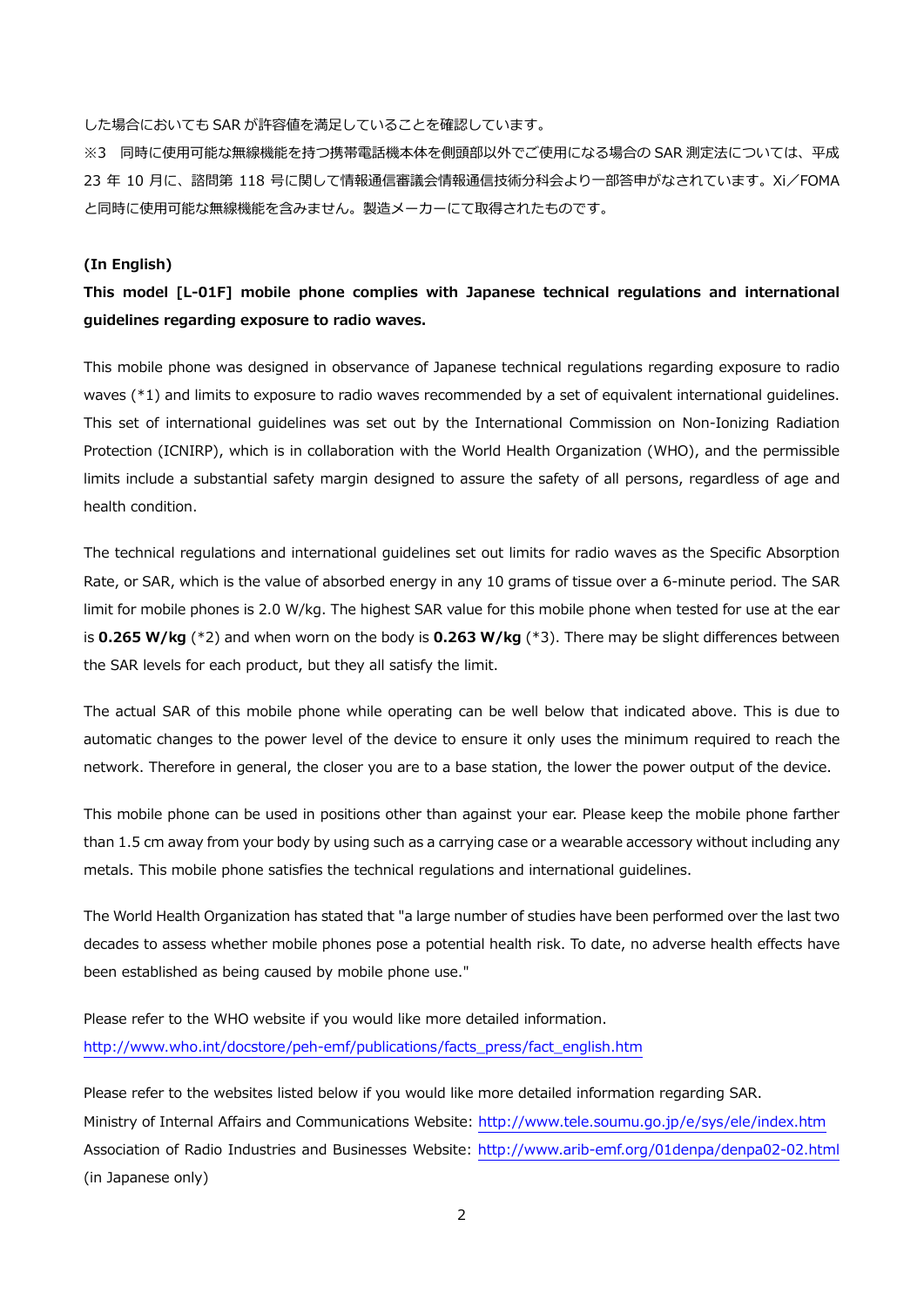LG Electronics Inc. Website (Check the Specifications page for this terminal.): http://www.lg.com/jp/data-communication (in Japanese only)

(The above URLs are subject to change for without notice.)

\*1 Technical regulations are defined by the Ministerial Ordinance Related to Radio Law (Article 14-2 of Radio Equipment Regulations).

\*2 In regards to methods of measuring SAR when using mobile phones having multiple wireless devices to be able to function simultaneously at the ear, in July of 2015, a portion of advisory 118 was reported on based upon the Information and Communications Council. SAR value when evaluated based on the report is also under the SAR limit.

\*3 In regards to methods of measuring SAR when using mobile phones having multiple wireless devices to be able to function simultaneously in positions other than against the ear, in October of 2011, a portion of advisory 118 was reported on based upon the Information and Communications Council. Not including other radio systems that can be simultaneously used with Xi/FOMA. The SAR value was evaluated by the manufacturer of the mobile terminal.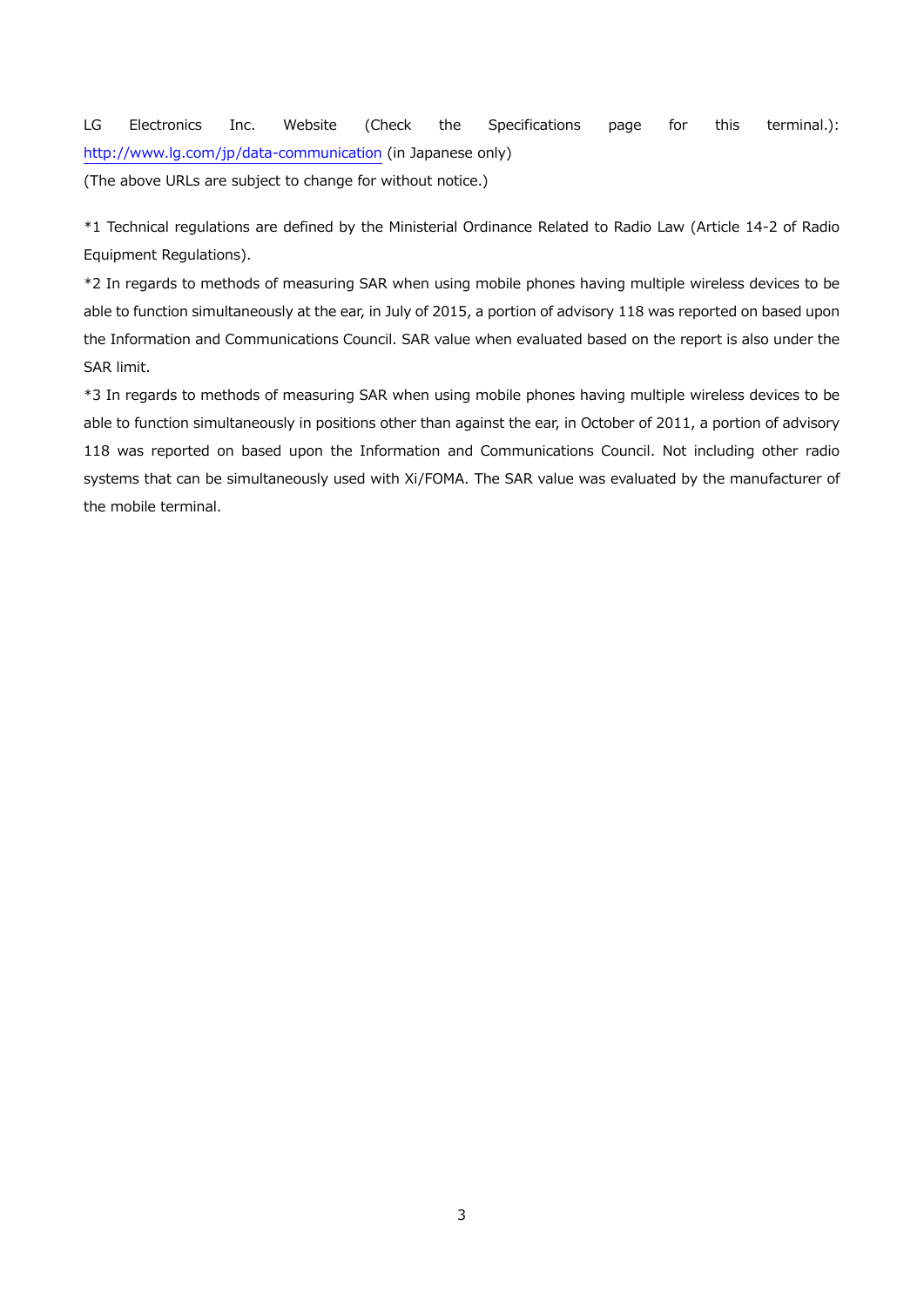#### **2. About SAR of L-01F for FCC RF exposure requirements**

# **Radio Frequency (RF) Signals**

THIS MODEL PHONE MEETS THE U.S. GOVERNMENT'S REQUIREMENTS FOR EXPOSURE TO RADIO WAVES. Your wireless phone contains a radio transmitter and receiver.

Your phone is designed and manufactured not to exceed the emission limits for exposure to radio frequency (RF) energy set by the Federal Communications Commission of the U.S. Government. These limits are part of comprehensive guidelines and establish permitted levels of RF energy for the general population. The guidelines are based on standards that were developed by independent scientific organizations through periodic and thorough evaluation of scientific studies.

The exposure standard for wireless mobile phones employs a unit of measurement known as the Specific Absorption Rate (SAR). The SAR limit set by the FCC is 1.6W/kg.\* Tests for SAR are conducted using standard operating positions accepted by the FCC with the phone transmitting at its highest certified power level in all tested frequency bands. Although the SAR is determined at the highest certified power level, the actual SAR level of the phone while operating can be well below the maximum value. This is because the phone is designed to operate at multiple power levels so as to use only the power required to reach the network. In general, the closer you are to a wireless base station antenna, the lower the output.

Before a phone model is available for sale to the public, it must be tested and certified to the FCC that it does not exceed the limit established by the U.S. government-adopted requirement for safe exposure. The tests are performed on position and locations (for example, at the ear and worn on the body) as required by FCC for each model. The highest SAR value for this model phone as reported to the FCC when tested for use at the ear is **0.42W/kg**, and when worn on the body is **0.41W/kg**. (Body-worn measurements differ among phone models, depending upon available accessories and FCC requirements).

While there may be differences between the SAR levels of various phones and at various positions, they all meet the U.S. government requirement.

The FCC has granted an Equipment Authorization for this model phone with all reported SAR levels evaluated as in compliance with the FCC RF exposure guidelines.

SAR information on this model phone is on file with the FCC and can be found under the Display Grant section at http://transition.fcc.gov/oet/ea/fccid/ after search on FCC ID **ZNFL01F**.

For body worn operation, this phone has been tested and meets the FCC RF exposure guidelines. Please use an accessory designated for this product or an accessory which contains no metal and which positions the handset a minimum of 1.5 cm from the body.

\* In the United States, the SAR limit for wireless mobile phones used by the public is 1.6 watts/kg (W/kg) averaged over one gram of tissue. SAR values may vary depending upon national reporting requirements and the network band.